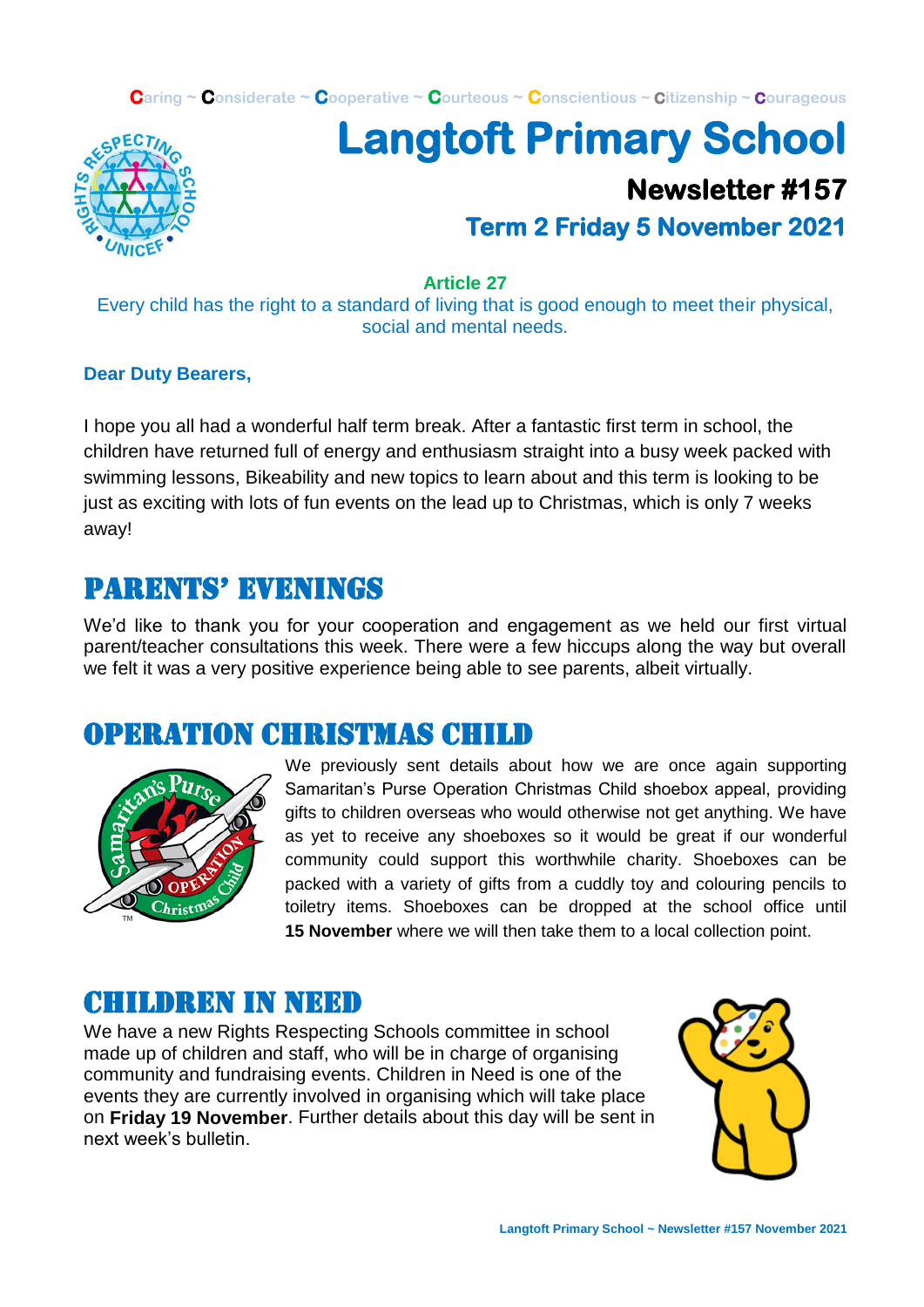

## Author of the month

Our second author we will be finding out about is the famous Michael Morpurgo. A former teacher himself, Morpurgo has written over 130 children's books in addition to setting up the charity, Farms for City Children, with his wife which has also inspired a new series of stories. We have a range of his books in school but we welcome children to bring in and share any of their own copies they may have at home.

## THE GOLDEN BOOK OF GREATNESS **OCTOBER 2021**

| <b>Entrants into The Golden Book of Greatness in October were:</b> |                  |                 |                 |  |
|--------------------------------------------------------------------|------------------|-----------------|-----------------|--|
| <b>Harry G</b>                                                     | <b>Jessica G</b> | Ava G           | <b>Emilia B</b> |  |
| Poppy H                                                            | <b>Astrid F</b>  | <b>Gracie G</b> | <b>Connie R</b> |  |
| Evalyn M                                                           | <b>Samuel R</b>  | Sophia R        | Annabelle O     |  |
| <b>Rafe B</b>                                                      | Alfie P          | Theia M         | <b>Alfie B</b>  |  |
| Jude D                                                             | <b>Huey T</b>    | <b>Emily B</b>  | <b>Daniel F</b> |  |
| <b>Felix</b>                                                       | Josh H           | <b>Ellis</b>    | Lucy            |  |
| <b>Keavey</b>                                                      |                  |                 |                 |  |

### WRITERS OF THE WEEK

We continue to celebrate wonderful examples of writing from across the school each week which are on display for everyone to see.

Our Writers of the Week from October are: Reyah F, Rory T, Lucy H, Elizah D, Jessica G, Jack A, Maisie M, Florence H, Nelly H, Evalyn M, Gracie G, James T, Lilly M, Tauseef H, Ryan C, Jude D, Elizah D, Ethan N, Alfie B, Daisy M, Harlow C, Aurelio G, Rory J, Ruby H and James B.

## THE 7Cs

We are pleased to be able to award a 7C badge to Poppy H and Huey T in Year 5, Evalyn M in Year 2, Eloise T and Daniel E in Year 4 and Theia M and Sophia R in Year 3.

### CLASS DOJO

Year 5 took the prize last term for the class with the highest amount of Dojo points earning themselves each a certificate and a choice of a class treat. They have decided upon a non-uniform day and further details of this will be sent to Year 5 parents shortly.

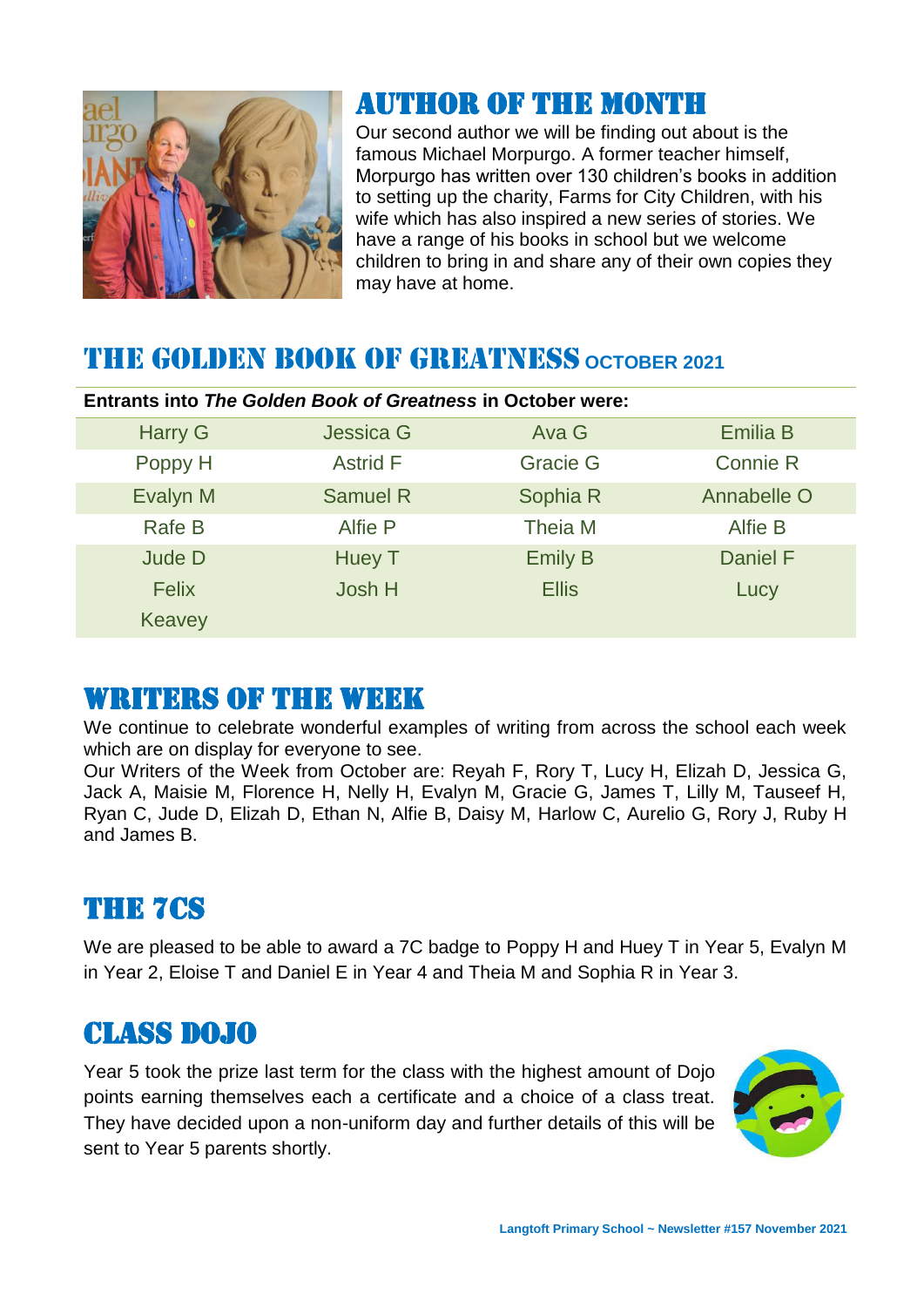

Year 2 Environmental Week work





Year 5 wild flower paintings The Contract of Britain Changes Area and Search of Britain Year 6 Battle of Britain

## Starting school 2022

If your child is due to start school in September 2022 we have another open day on Monday 8 November in the afternoon. School applications open on 15 November 2021 and close at noon on 15 January 2022. Follow this link to apply: [https://www.lincolnshire.gov.uk/school](https://www.lincolnshire.gov.uk/school-admissions/apply-school-place)[admissions/apply-school-place](https://www.lincolnshire.gov.uk/school-admissions/apply-school-place)

## Reading for pleasure

We are encouraging the children to read for pleasure and enjoyment. Reading for pleasure has many benefits such as an increase in attainment, a wider vocabulary and general knowledge and an enriched imagination. It also helps children learn about other people and develop empathy.

The children will continue to take home levelled reading books but we want them to make choices about what they want to read alongside this. They can do this by choosing books to read and take home from school or by reading books they have at home or from the library. You can still write these down in your child's Home School Record. Reading aloud to your child is also important (even as they get older) as it creates a love of reading and gives them

access to texts that they may not be able to read on their own.

We have created new displays in the library and we need your help with one of them. We would love you to take a photograph of your child reading their favourite book at home. This could be in a comfy, cosy place or a more imaginative place. The choice is yours! We will display the children's photographs for the rest of the school to see. It doesn't have to be a book- it could be a comic, magazine, etc. We want to promote a love of reading. Thank you in advance.



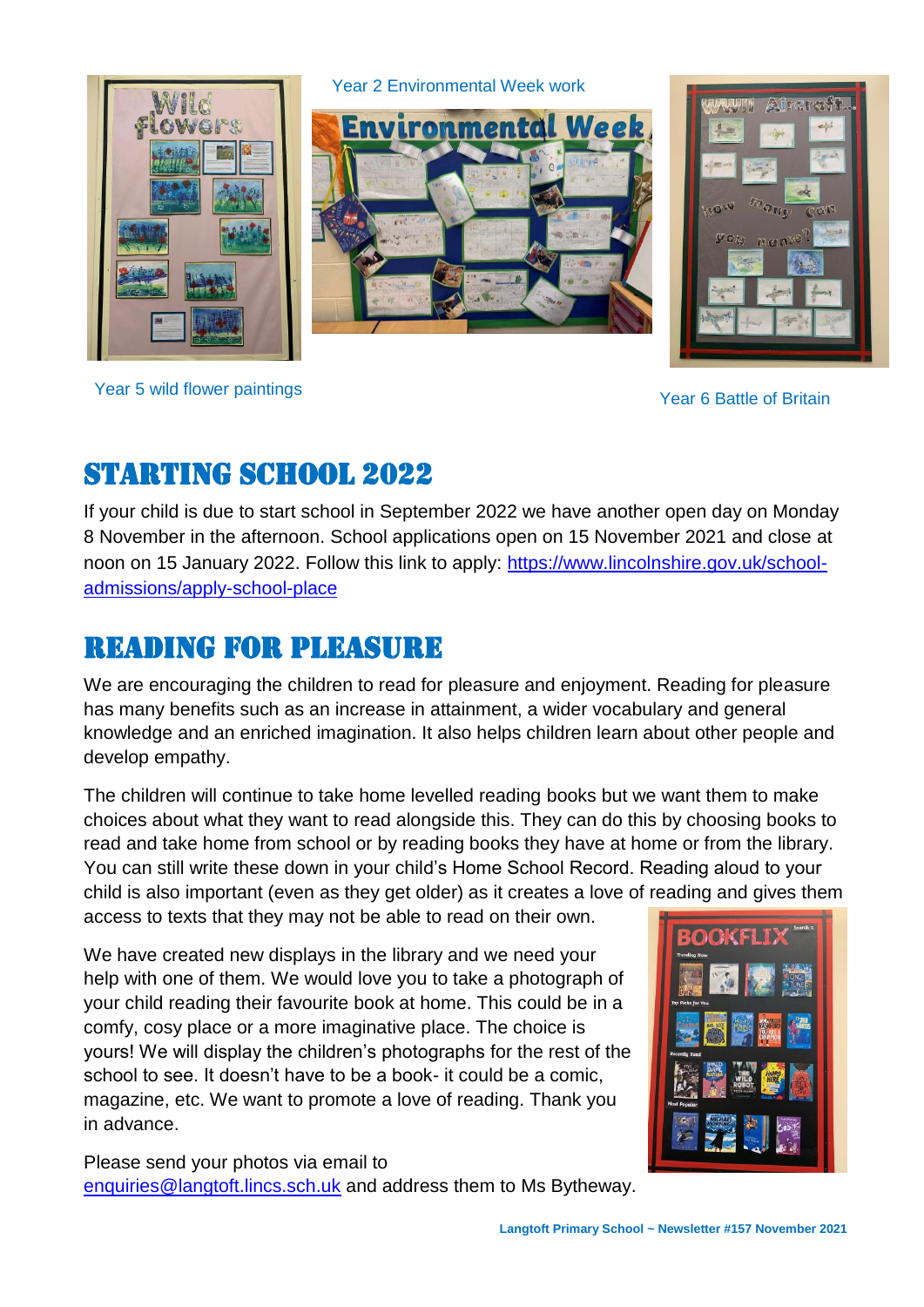## Flu vaccinations

For those children who missed the flu vaccination last month, further booking will be open until **1pm on 21 November** when the school nursing team will arrange to visit school for the second time. Further information below:

#### **Your Child's Annual Flu Vaccination 2021**

This vaccination is recommended to help protect your child against flu. Flu can be an unpleasant illness and sometimes causes serious complications. Vaccinating your child will also help protect more vulnerable family and friends by preventing the spread of flu.

**Please click on the following link to complete the online consent form for your child(ren):**  [Immunisation Consent \(lincolnshireimmunisations.co.uk\)](https://www.lincolnshireimmunisations.co.uk/Forms/Flu) **Please complete at your earliest convenience as the online system for your school will be closed prior to our visit to allow for essential administration to take place.**

**You will need to enter the following code to ensure the completed form can be correctly allocated to your child's school: EE120381**

The date allocated to your school will be finalised and communicated to you at a later date. All schools will be visited on two occasions prior to the end of term in December. Should we not be able to vaccinate your child(ren) in school alternative arrangements will be made and communicated to you.

The vaccination is free and is a quick and simple spray up the nose. This vaccine is a yearly vaccine. All vaccinated children will be given a sticker.

For further information please follow this link to the School Aged Immunisation Service Flu page [https://www.lincolnshirecommunityhealthservices.nhs.uk/our-services/childrens](https://www.lincolnshirecommunityhealthservices.nhs.uk/our-services/childrens-services/immunisations/seasonal-flu-vaccination-programme)[services/immunisations/seasonal-flu-vaccination-programme](https://www.lincolnshirecommunityhealthservices.nhs.uk/our-services/childrens-services/immunisations/seasonal-flu-vaccination-programme)

If you have any queries, please contact the School Aged Immunisation Service please contact the Immunisation team on: **01522 572950 (8.30am – 4.30pm Mon – Fri)**

#### **ALSO ATTACHED: Class Updates**

With best wishes,

**Mrs B Wood Headteacher**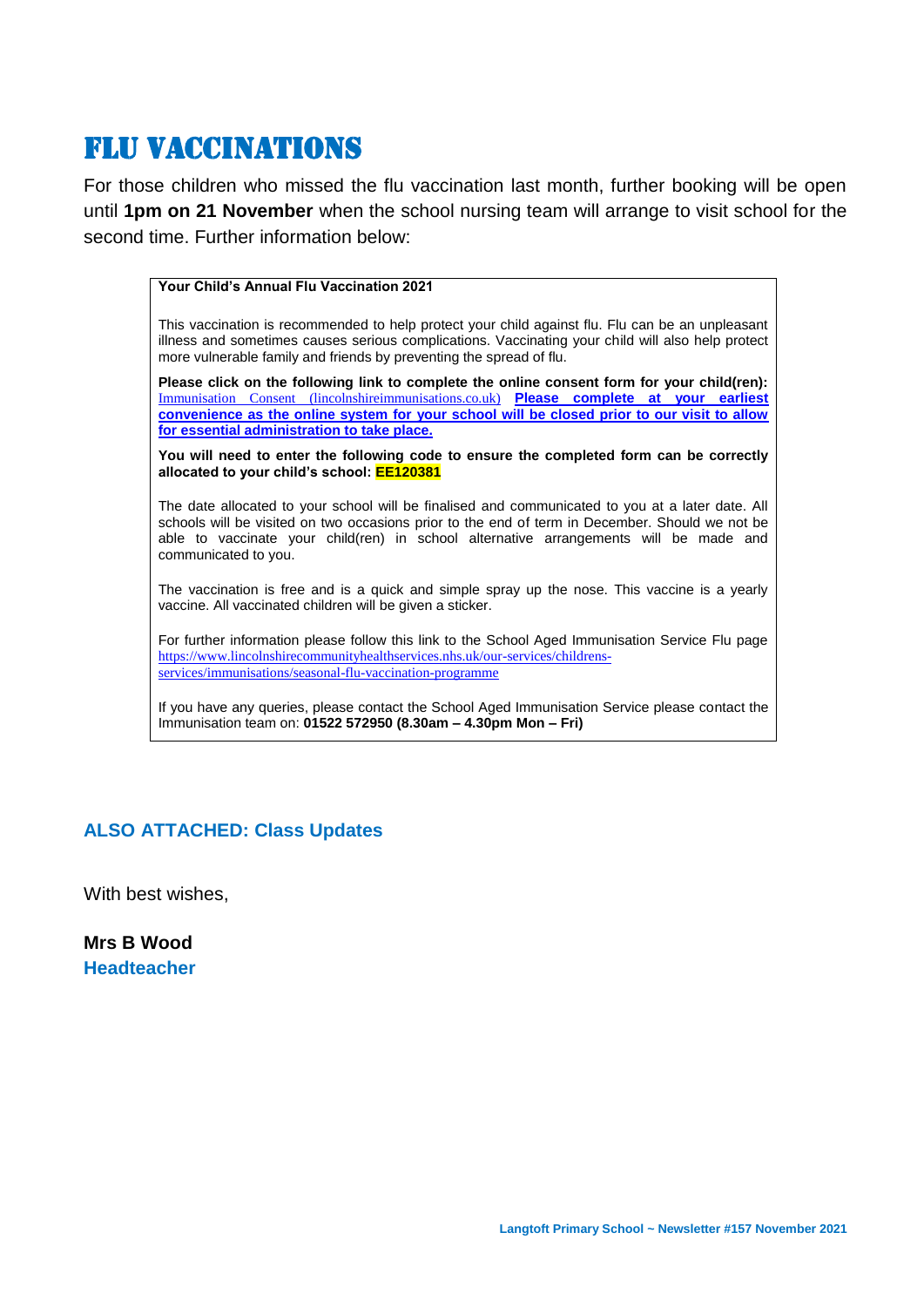#### **2021/2022**

| <b>NOVEMBER</b>                                                                                           |                                                |  |  |  |
|-----------------------------------------------------------------------------------------------------------|------------------------------------------------|--|--|--|
| <b>Term 2 begins</b>                                                                                      | <b>Monday 1 November</b>                       |  |  |  |
| Open Day for parents of children<br>starting school in September 2022                                     | Monday 1 November and Monday 8<br>November     |  |  |  |
| Year 5 Bikeability                                                                                        | Monday 1 November to Thursday 4<br>November    |  |  |  |
| Parent/Teacher consultations                                                                              | Tuesday 2 November and Thursday 4<br>November  |  |  |  |
| Year 2 Phonics Screening Check                                                                            | Monday 8 November to Friday 12<br>November     |  |  |  |
| Year 6 Remembrance Service at St<br>Michael and All Angels Church                                         | Thursday 11 November                           |  |  |  |
| Year 6 Learn with your child event<br>plus SATs information                                               | <b>Wednesday 17 November</b>                   |  |  |  |
| Children in Need                                                                                          | Friday 19 November                             |  |  |  |
| School Games Netball (Y5 & 6)                                                                             | Tuesday 23 November                            |  |  |  |
| <b>School Games TAG Rugby</b>                                                                             | Tuesday 30 November                            |  |  |  |
| <b>DECEMBER</b>                                                                                           |                                                |  |  |  |
| Progress Review Meetings with<br>parents of children with special<br>educational needs and disabilities   | Thursday 2 December                            |  |  |  |
| Foundation Stage / Key Stage 1<br><b>Christmas Performance</b>                                            | Tuesday 7 December and Wednesday 8<br>December |  |  |  |
| Year 3 Flag Fen trip                                                                                      | <b>Wednesday 8 December</b>                    |  |  |  |
| <b>Progress Review Meetings with</b><br>parents of children for whom the<br>school receives Pupil Premium | Thursday 9 December                            |  |  |  |
| Save the Children - Christmas<br>Jumper Day                                                               | Friday 10 December                             |  |  |  |
| The Farm Kitchen Christmas Lunch                                                                          | Friday 10 December                             |  |  |  |
| Foundation Stage/Key Stage 1 Make<br>a Christmas Decoration                                               | <b>Tuesday 14 December</b>                     |  |  |  |
| <b>Christmas Class Parties</b>                                                                            | <b>Wednesday 15 December</b>                   |  |  |  |
| Key Stage 2 Carol Service in the                                                                          | Friday 17 December at 10am                     |  |  |  |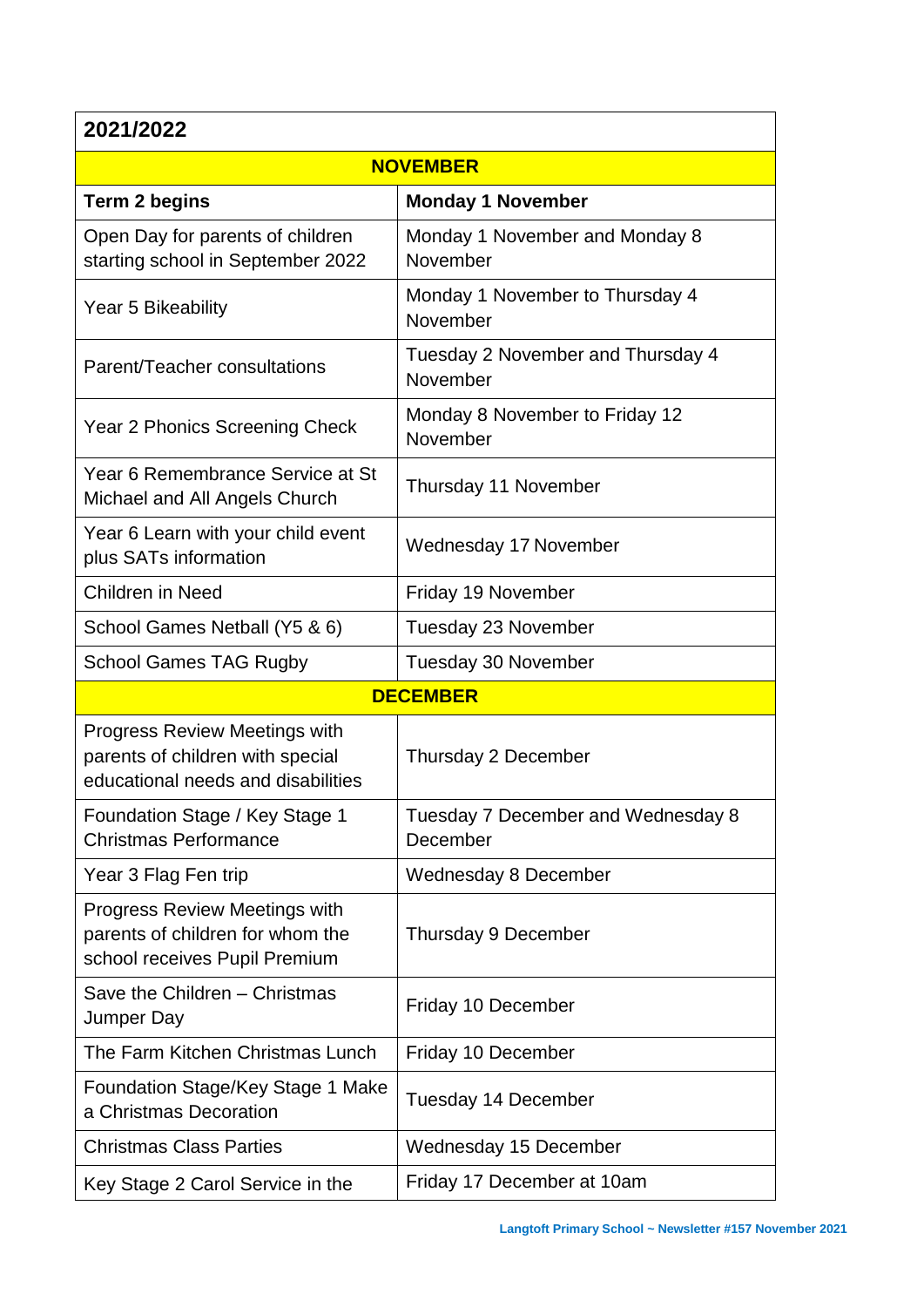| church                                                                                                         |                                                |  |  |  |
|----------------------------------------------------------------------------------------------------------------|------------------------------------------------|--|--|--|
| Term 2 ends                                                                                                    | <b>Friday 17 December</b>                      |  |  |  |
| <b>JANUARY</b>                                                                                                 |                                                |  |  |  |
| <b>Term 3 begins</b>                                                                                           | <b>Tuesday 4 January 2022</b>                  |  |  |  |
| Year 5 Space Centre trip                                                                                       | Tuesday 25 January                             |  |  |  |
| <b>FEBRUARY</b>                                                                                                |                                                |  |  |  |
| Parent/Teacher consultations                                                                                   | Tuesday 8 February and Thursday 10<br>February |  |  |  |
| Term 3 ends                                                                                                    | <b>Friday 11 February</b>                      |  |  |  |
| <b>Term 4 begins</b>                                                                                           | <b>Monday 21 February</b>                      |  |  |  |
| <b>MARCH</b>                                                                                                   |                                                |  |  |  |
| World Book Day                                                                                                 | Thursday 3 March                               |  |  |  |
| <b>Progress Review Meetings with</b><br>parents of children with special<br>educational needs and disabilities | Thursday 17 March                              |  |  |  |
| Comic Relief - Red Nose Day                                                                                    | Friday 18 March                                |  |  |  |
| School Games Hockey (Year 5 & 6)                                                                               | Tuesday 22 March                               |  |  |  |
| Progress Review Meetings with<br>parents of children for whom the<br>school receives Pupil Premium             | Thursday 24 March                              |  |  |  |
| School Games Trigolf (Year 3 & 4)                                                                              | Wednesday 30 March                             |  |  |  |
| <b>Y5 Ironbridge Residential</b>                                                                               | Tuesday 29 March to Thursday 31 March          |  |  |  |
| <b>APRIL</b>                                                                                                   |                                                |  |  |  |
| Term 4 ends                                                                                                    | <b>Thursday 31 March</b>                       |  |  |  |
| <b>Term 5 begins</b>                                                                                           | <b>Tuesday 19 April</b>                        |  |  |  |
| <b>Y4 Stibbington Residential</b>                                                                              | Wednesday 20 April to Friday 22 April          |  |  |  |
| <b>MAY</b>                                                                                                     |                                                |  |  |  |
| <b>SCHOOL CLOSED Bank Holiday</b>                                                                              | <b>Monday 2 May</b>                            |  |  |  |
| <b>Tempest Photography (Classes)</b>                                                                           | Tuesday 3 May                                  |  |  |  |
| Key Stage 2 Statutory Assessment<br>Tests (SATs) for Y6 pupils                                                 | Monday 9 May to Thursday 12 May                |  |  |  |
| Parent/Teacher consultations                                                                                   | Tuesday 24 and Thursday 26 May                 |  |  |  |